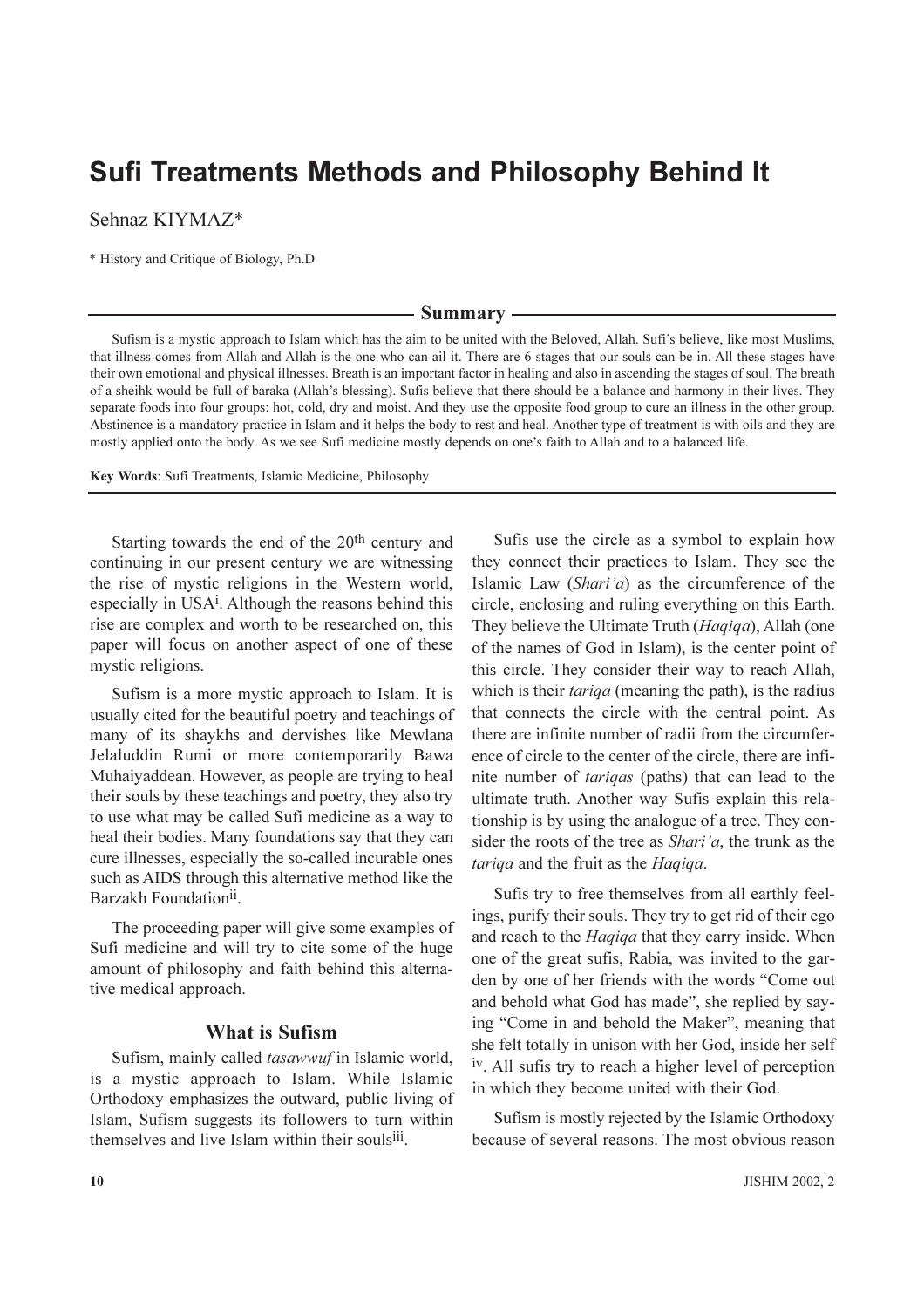is that all tariqas have a sheikh, a spiritual leader who leads his/her disciples in their path leading to union with God. The disciple has to be totally obedient to his/her sheikh which places the sheikh in a higher level than the disciple. However, Islamic Orthodoxy say that every person is equal in front of God and no one can come between God and God's beings. Sufis claim that the sheikh is only a guide for the disciples to find their path to God, not somebody who comes between God and God's beings.

# **What is Illness in Sufism?**

Allah did not create any illness without creating the remedy, except death (old age) Allah said that he who lives according to the Quran will have a long life.

### Hz. Mohammed<sup>v</sup>

According to Islamic thought (not only Sufi thought), illnesses come from God (Allah) like everything else. Therefore, Sufis believe that the treatment will also come from Allah and the curer (most of the time the  $Pir$ ) is just a person who mediates between Allah and the patient<sup>vi</sup>. It is believed that the *Pirs* (the sheikh) are in a higher position and they are considered to have *baraka* (Allah's blessing) on them. "The saint (the *Pir*) is able to create an open channel between God and the world, and *baraka* is what flows through this channel. By coming in contact with a saint, whether living or dead, the follower himself comes closer to God."<sup>vii</sup> This blessing is the assumed cure of every illness. However, as we will see later, physical treatments are also used such as different foods and diets.

Sufis believe that the illnesses are results of imbalances or a break of harmony within the body or the mind<sup>viii</sup>. For example, if the regular harmony of the pulse and the circulation gets disturbed, one part of the body gets less blood so disease occur in that part of the body. When the mind, the harmony of the thoughts, gets disturbed emotional problems such as doubt, suspicion, distress and despair occurix. More elaborated version of this is the imbalance of the moisture and temperature in the body which can be cured (brought to the right balance) by a diet consisting of the opposite moisture and temperature to the ones that cause problems in the body. For example, if a person has too much blood, which is considered to be warm and moist, the person should have a diet consisting of dry and cold foods such as brown rice or beans<sup>x</sup>.

The ideas of mental and physical illness are not usually separated from one another in Sufi thought. Likewise, the distinction between the causes and treatments of emotional imbalances cannot be strictly categorized into physical or psychological causes or treatments<sup>xi</sup>. For example, according to the great Islam philosopher and scientist Ibn Sina (Avicenna) the anger we feel without any reason can be attributed the excessive moisture around one's heart<sup>xii</sup>. The treatment is to balance this moisture with a diet that consists of dry foods (examples from all types of foods will be given later)<sup>xiii</sup>. This treatment method is, most probably, the biggest difference between Western and Sufi medicine.

### The Stages of the Soul

The Sufis believe that the soul can evolve within its life time approximately like the belief of Western science that organisms can evolve through time. However, this Sufi evolution is more similar to Lamarckian evolution than Darwinian evolution in that this progress has to be within one's life time.

There are 6 stages (*maqam*, Arabic, singular) a soul can be in. Magam an-nafs (the stage of ego), magam alqalp (the stage of the heart), maqam ar-ruh (the stage of the soul), magam as-sir (the stage of the divine secrets), magam ar-qulb (the stage of nearness), magam el-wisal (the stage of union) are the 6 stages xiv.

The first and the lowest stage is the stage of ego. The people at this stage act only according to the desires and pleasures of their body and soul. The motional disturbances of this stage include fearfulness, anxiety, self-doubt, selfishness, insanity, weeping for no reason, depression, paranoia, sexual perversions, and suicide. If a person stays too much in this stage, physical problems such as drug abuse, alcoholism, criminal behavior, obesity, hypoglycemia, blindness, jaundice, heart attack, venereal disease and cancer occur. These conditions are the results of failing to exercise proper control over the naf's (ego's) functions or appetites<sup>xv</sup>.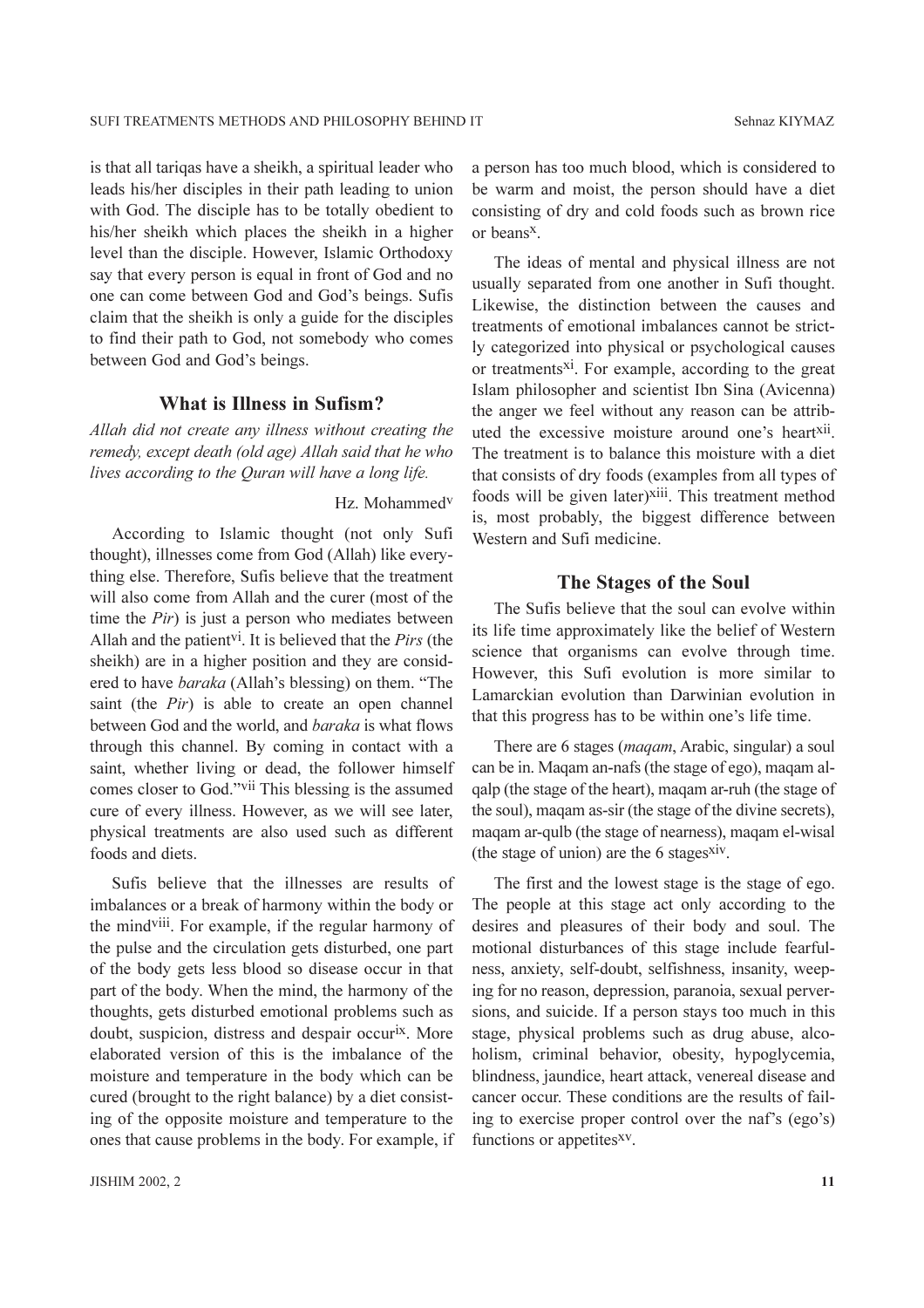The next stage is the stage of the heart which can be attained by controlling and disciplining the appetites of the ego. People in this stage show a basic goodness to themselves and the others. Although this is a higher stage people in this stage of the soul are still prone to illnesses both of the body and the emotions. The emotional disturbances of this stage include the inability to concentrate, fear of failure, certain types of hypocrisy, excessive emotions such as severe ecstasy, depression, joy and severe anger, arrogance, forgetfulness, and being inconsiderate of other's feelings. The physical problems of this stage are of cleansing nature, mostly chronic and acute, unlike the degenerative illnesses of the previous stage. The diseases of the station of the heart include headache (especially migraine), nausea, diarrhea, general toxicity (skin eruptions, scalp problems), aches and pains throughout the body, irritability, fever, gallbladder and kidney problems. As you see, these diseases, themselves are ways to treat and heal the body; they are trying to throw off the toxicity and the superfluous matter in the body which are the remains of the stage of ego<sup>xvi</sup>.

The third stage is the stage of the soul. However, as Moinuddin & Chishti warns us, "It is very hard to achieve the higher stages without the help of a shakh"xvii. To reach this stage, one needs to develop the capacities of compassion, mercy, consideration, and self discipline to a higher perfection. At this stage one should be able to see illnesses as coming from God and these problems should only deepen the faith of the follower rather than make him/her question and blame God. The emotional disturbances that can be faced in this stage are a frivolous, irreverent attitude to life, sometimes the habit of degrading the others, arrogance, pride, self deception, lack of concentration and giddiness. The physical problems of this stage include auto-intoxication, various kinds of nervous tremors, fatigue, corrupted appetite and fever. However, to make the point more clear we should state that this fever is the kind of fever that heals one from the toxic material in his/her body, as Hz. Mohammed says "the kind that makes the sins fall of like leaves from the trees" because it gets rid of toxic material with the aid of the high body temperature and sweating<sup>xviii</sup>.

The fourth stage is the stage of the divine secrets. Rising to this stage should be aided by regular breathing exercises in the supervision of a shaykh. Otherwise, a sense of difficulty in breathing and sometimes a sense of suffocating occur. The other physical disease of this stage is fever, the type of fever that was mentioned above. It is mostly observed in this stage that people are disturbed by "events of the nonmanifest realms"xix. The further one travels through the stages of the soul. the more one is tested for his/her belief and faith in God. The bothering of the nonmanifest realms are actually signs of this testing. If a person does not reach this stage with proper training it is easy for the person to loose the faith in God just because of these bothering.

Next stage is the stage of nearness or what may be called the stage of neighborhood. The people in this stage enjoy the neighborhood of the highest heaven. They may be considered to have another world that they live in. However, they should be able to live both in this world and in the one closer to the heaven. The physical illnesses in this stage are very limited. However, one of the emotional problems is severe ecstasy. This results in loosing all interest or connections to this world. This is not a desired thing because Hz. Mohammed told his followers to "Work for the other world as you will die tomorrow and work for this world as though you will never die". The testing still continues in this stage, more intensely<sup>xx</sup>.

The last stage is called the maqam el-wisal. This is the stage of union, union with God, but it cannot be achieved through one's own effort. The decision for one's rise to this stage is given by God. This is the highest stage which all Sufis long to reach. Being in union with the Greatest, there are no physical or emotional ailments left in this stage. People who reach this stage can see death as a continuum of their lives though in a different form. Therefore, it is believed that these people have the knowledge of the exact date of their deaths and face it with happiness because they will reach their most Beloved, Allah, when they die<sup>xxi</sup>.

# The Importance and the **Healing Power of Breath**

And remember when thy Lord said unto the angels:

Lo! I am creating a mortal out of potter's clay of black mud altered.

So, When I have made him and have breathed into him of My spirit...

Quran 15:28-29xxii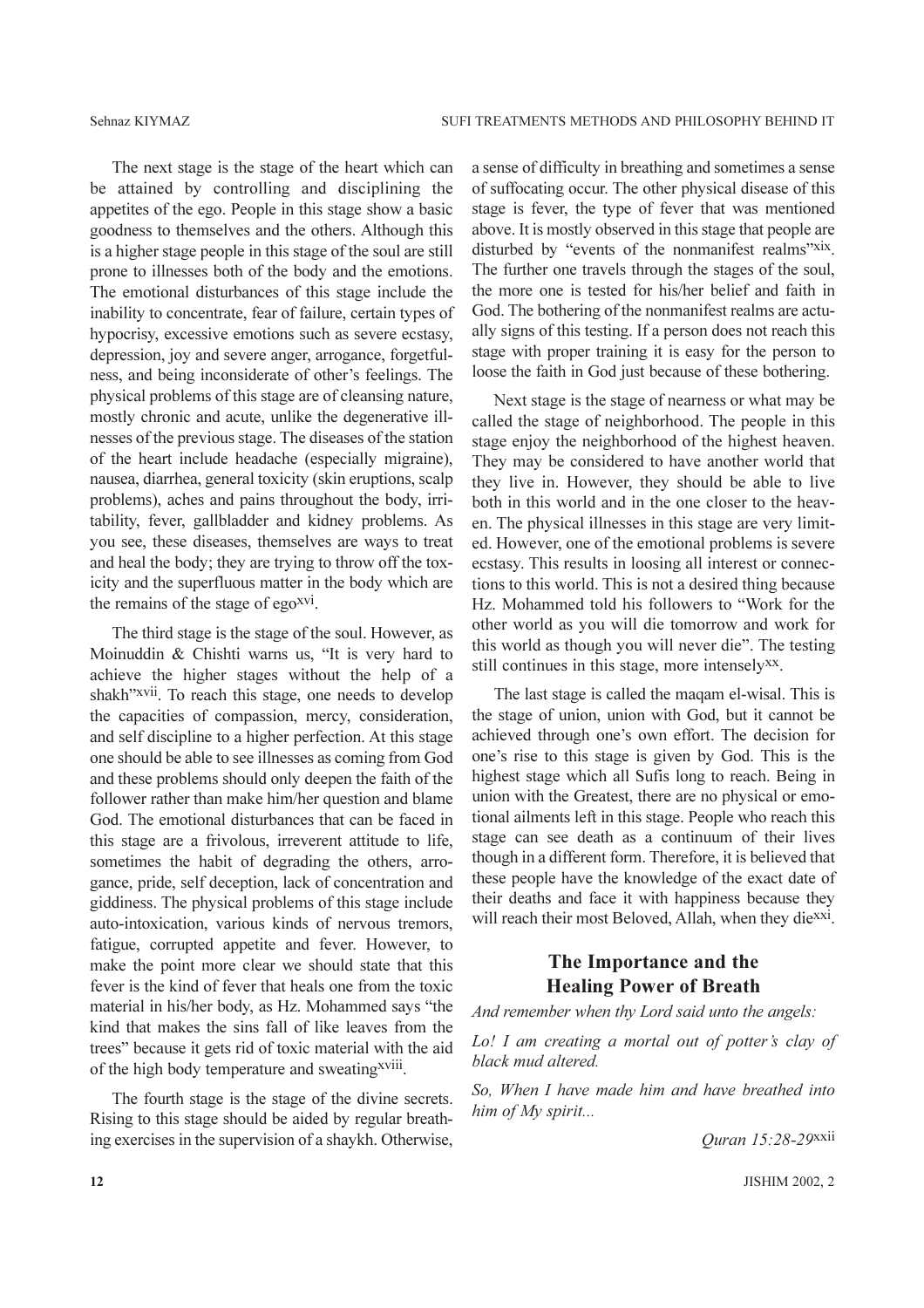It is believed that there are five elements that form the human body: air, earth, water, fire and ether. Air is the voice or the breath that reaches the ether, the depths of human body<sup>xxiii</sup>.

It is from this belief that the Sufis find the healing power of their prayers. They believe that every yowel in the Arabic alphabet,  $a$ ,  $I$ ,  $u$ , direct breath to different parts of the body. Therefore, each prayer and sura (different chapters) of the Quran helps to heal different illnesses, depending on the sounds it contains x xiv. This is a healing method one can perform to treat oneself.

As told above, the shaykhs are most of the time the doctors of the local area they live in. The shaykhs that are especially trained in healing are called hakim's. These shaykhs use the baraka (the blessing of Allah) they have upon them to treat patients. One of the healing methods is called *dam* (breath) in Arabic. The shaykh utters verses from the Quran and blows the breath that carries the blessing of the God because of the shayk's baraka and the power of the prayers upon the patient. This way the blessing and the positive effect of prayer gets transferred to the sick person. A similar way is to have the shaykh blow his breath, again full of *baraka* and prayers, onto a vial of water. Then, the patient drinks or uses the water in the form the shaykh advises. The biggest advantage of this method is that the water can be brought back to a patient who cannot get up from his/her bed<sup>xxv</sup>.

Amulets are big parts of Sufi healing methods. They contain verses from the Quran, written in different shapes or on different materials. The shaykh also breaths on these amulets to pass his baraka onto them<sup>xxvi</sup>. A method of preparing amulets consists of assigning numbers to each letter in the Arabic alphabet. The shaykh writes an amulet *(tawidh)* to the ill person which forms the numbers of a name of God, the name of the patient and the name of one more important thing in the patient's life, to personalize the amulet<sup>xxvii</sup>. Then, the patient needs to put that amulet to a specific place or he/she needs to wear it on a particular part of his/her body or the ink can be washed off from the amulet and that water can be drunk<sup>xxviii</sup>.

The most important aspect in all of these methods is the faith in God. The patient should have faith at least in the shaykh, if not in Allah, and the shaykh has to have full faith in Allah. They should be aware that the healer is Allah and only Allah and the shaykh is only a mean of mediation between the patient and  $Allahxxx$ 

As mentioned in the previous section, breathing is also a way to ascend to the higher stages of the soul. By doing regular breathing exercises, by reading Quran in the supervision of a shaykh and learning how to pronounce the Quranic verses effectively, one disciplines his breath and puts it to a harmony which will allow that person to live a healthy life. If a person tries to do these breathing exercises by him/herself, he/she will most likely take wrong steps and experience difficulties in breathing and a feeling of suffocation. Therefore, the role of the shaykh is very important at this practice.

## **Healing with Herbs and Food**

The stomach if the home of disease and abstinence the head of every remedy. So make this your custom.

### Hz. Mohammed<sup>XXX</sup>

Digestion is one of the essential functions of human health. Sufis prefer to call digestion as cooking. The reason is that Sufis believe that the processing of food within the digestive tract is more similar to cooking than Western medicine assumes<sup>xxxi</sup>.

Sufis believe that there are four essences of the body. These are Blood which is hot and moist, Phlegm which is cold and moist, Bilious which is hot and dry, and Atrabilious which is cold and dry. Any problem within one of these essences should be treated according to the moisture and temperature characteristic of the essences. Moinuddin  $&$  Chishti argues nearly all of the Eastern medicine techniques uses this idea of four essences of the body while Western medicine totally disregards it<sup>xxxii</sup>.

Hz. Soleyman was the first person to learn the healing effects of the foods. The legend states that the herbs appeared one by one and told their healing powers to Soleyman<sup>xxxiii</sup>. From that point on, human beings learned the secrets of herbs through the teachings of others.

To facilitate foods to treat diseases that affect any of these essences, the Sufis separate foods into eight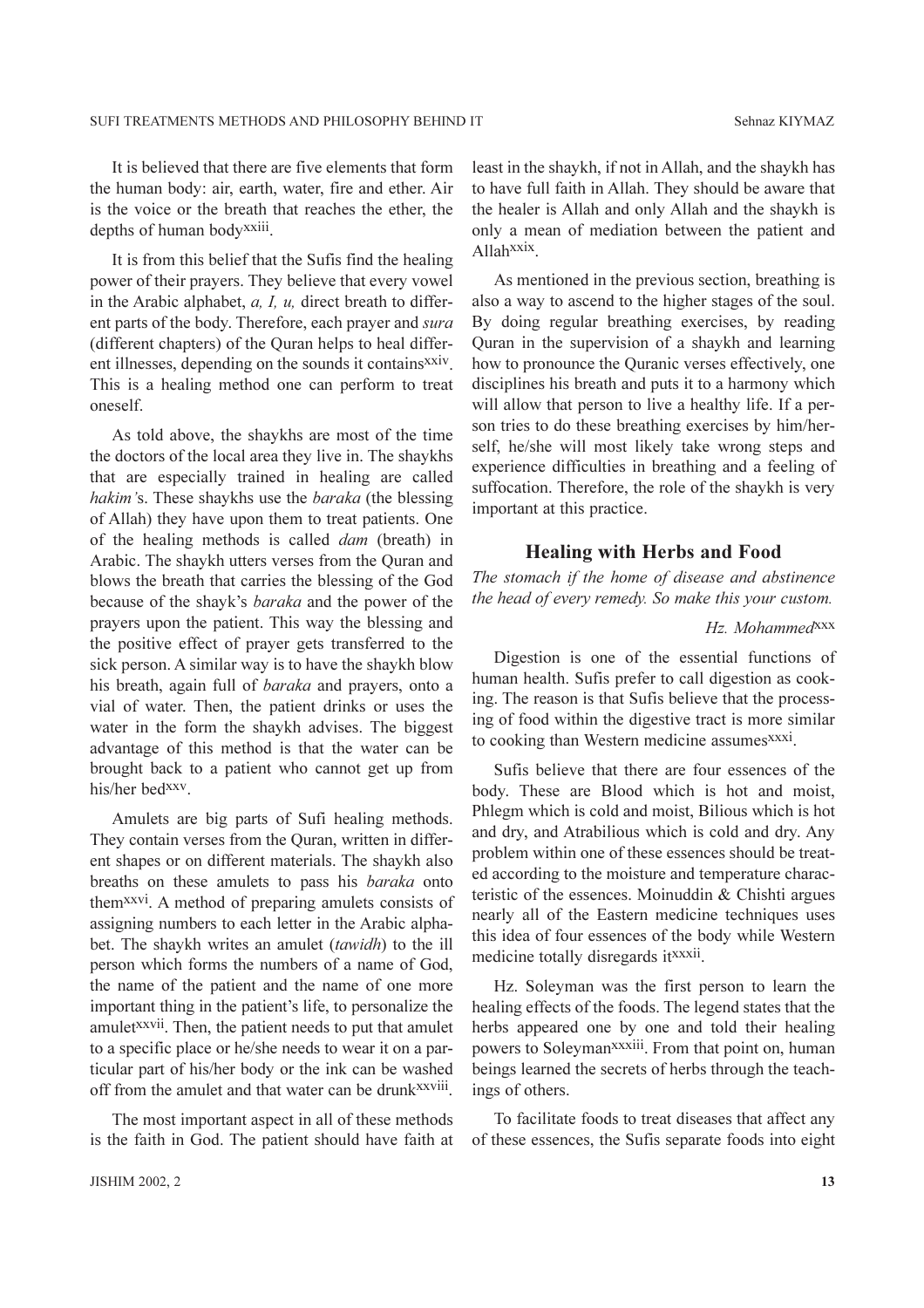categories. Four of these categories are for hot foods while the other four is for cold foods. The four, hot categories are distinguished by their degree of hotness and the same is true for the four cold categories<sup>xxxiv</sup>. Some examples of hot foods are lamb, liver, eggs, sesame, pistachio, corn oil, coffee, honey, onion, red lentils, all sweet things...etc. Examples to cold foods include beef, mother's milk, butter, pear, fig, sunflower oil, green teas, bitter and sour things...etc. To have a healthy body one must have a diet consisting of a balanced amount of both hot and dry foods<sup>xxxv</sup>.

So, how can a person make use of these foods to treat the diseases? For example, if a person has a problem in their Phlegm essences which is the essence of the secreted mucus like having excessive mucus in the body, the person should eat hot and dry foods such as almond, kidney beans and red pepper to balance the excessive cold and moist Phlegm in the body. This way people can cure the illnesses in their body by the help of foods.

However, there is one practice in Islam which is mandatory to every Muslim in good health which is fasting. Fasting is abstaining oneself from either specific foods or all foods and drinks for a particular amount of time. This practice is done in order to earn the favor of Allah, to discipline the body and the ego in their excessive desires, and to cleanse the body off of its toxic matter<sup>xxxvi</sup>. The mandatory fasting is performed during the 30 days long month of Ramadan of the lunar calendar. During this month, Muslim people abstain eating, drinking, sexual pleasures from sunset to sundown<sup>xxxvii</sup>. The eating habits are inherited from the habits of Hz. Mohammed. Even his hadiths show his approach to eating: "Less food, less sin"xxxviii. Therefore, most shaykhs advice their followers to eat as small amount as possible that would allow them to sustain their body functions. Allah allowed people to fast outside of Ramadan to earn His favor. However, it is forbidden to fast during the first two days of the Eids (religious holidays).

God, also, allows pregnant and nursing women, children under the age of 12 and people of old age not to fast. The pregnant and nursing women has to make up for the days they missed some other time, while the people of old age can give money equivalent to a day's meal at their house to a poor person for each day they do not fast<sup>xxxix</sup>.

Even for healthy, young people, abstaining oneself from so many things, especially drinks for such a long period of time seems like a harm to the body. However, during this month, the whole body takes a rest from activities that normally tire it like overeating and sexual intercourse. Also, all the activities that are abstained during the day can be done during the night<sup>xl</sup>. However, the harmony and balance that should be present in all of a Sufi's movements should also be present in the activities that he/she performs at night. If a person goes without eating and drinking all through the day, but eat whatever he/she can find at night, that will also cause many illnesses and fail to produce the results fasting is supposed to produce. Therefore, the idea of eating only as much that is needed to sustain the body functions is a good strategy.

# **Another Method for Treatment with Herbs: Oils**

There are three things of this world that I have been made to prefer: prayer, women, and scents.

# Hz. Mohammed<sup>xli</sup>

Oils are liquids that are extracted from certain flowers, spices or plants. All of them have a particular smell which can be used to treat diseases.

Rose is the most valued smell in the Islamic world. The rose petals are regarded as amulets when shaykhs read Ouran verses on them. Sufi Abu Anees Muhammad Barkat Ali makes remedies from rose petals. He collects rose petals from a nearby garden which is showered with prayers and blessing. He takes the petals to a room full of 250000 copies of Quran, as well as the one of the four oldest Qurans in existence. The petals are put on a cloth and are arranged in such a way that spells the name of God (Allah). Various verses are recited over them to make them mature enough for healing. Then they either use the petals or the oil extracted from these petals to heal sick people<sup>xlii</sup>. The oil of rose petals simultaneously work on purifying and uplifting the physical, emotional and spiritual bodies<sup>xliii</sup>.

It is said that Hz. Mohammed liked the smell of musk among all the scents. Musk is not actually a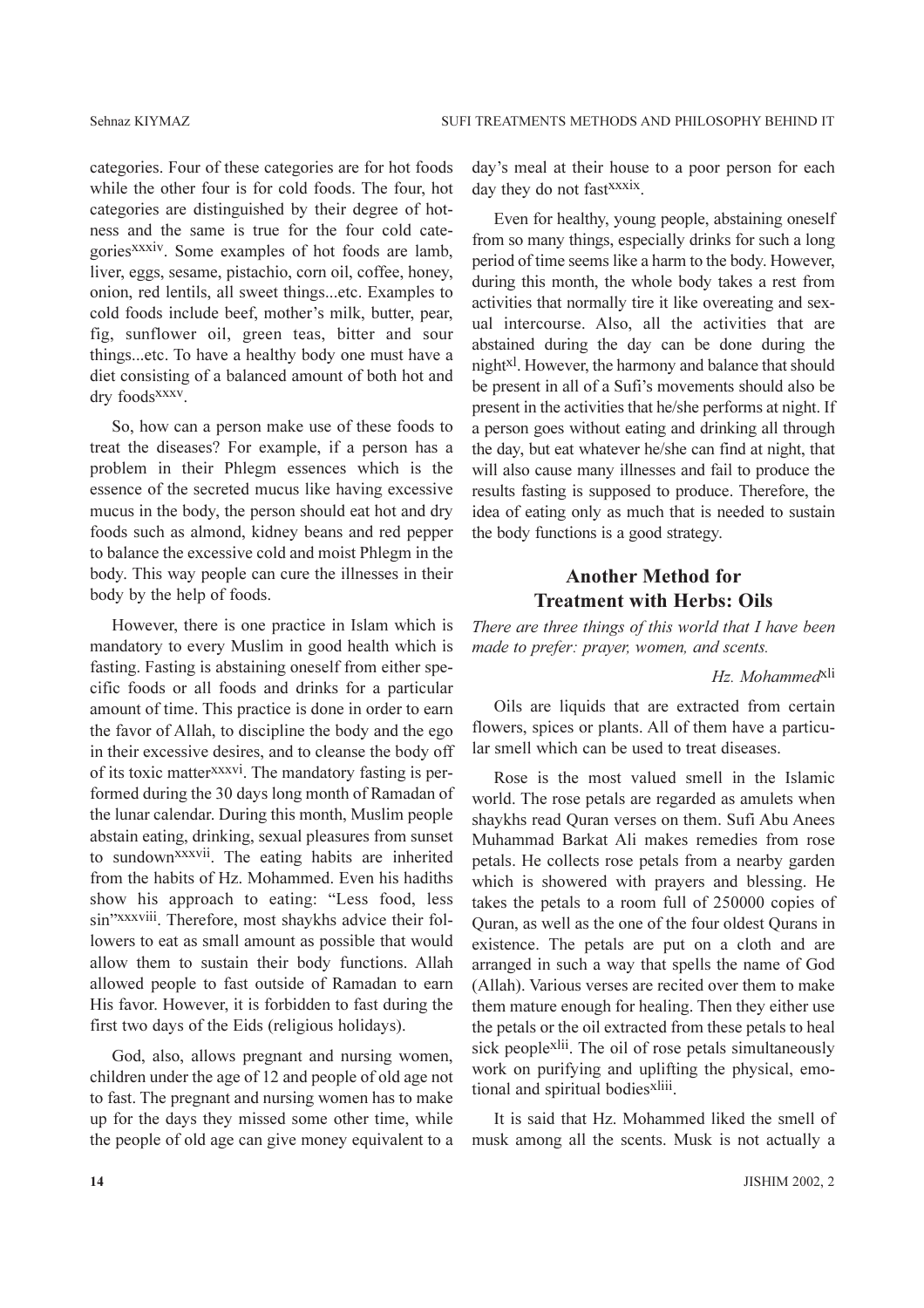herbal oil. It is derived from the sexual glands of a special type of deer. It is said to be greatly effective in healing heart and sexual problems<sup>xliv</sup>.

There are many other scents that are useful for other purposes. For example, oil of amber (liquid amber) is very effective in healing because of the very ancient healing energy it contains due to its storage for ages under the soil<sup>xly</sup>. Sandalwood is used as a base to extract other oils from their herbs, and it is also used in most of the meditation and spiritual practices because of its power to quiet the egotism of the body, especially the sexual energies <sup>xlvi</sup>. Other scents are present to heal other diseases, but these four are the most widely known and used ones.

The most frequently used application of the oils among the Sufi world is to rub a small amount of the oil onto the outer part of the right hand. The oil remaining on the hand should then be rubbed over the chin, across the front of the shirt, and onto the wrists<sup>xlvii</sup>. The scent that evaporates from it and the infusion of the oil into the skin have the healing power.

Another method is to put one or two drops of the oil onto a pea sized cotton and then to place that cotton into "the ridge like ledge of the ear, just above the ear opening"xlviii. At that point of the ear, five nerves form a ganglia and thus the oils can heal especially nervous, mental and emotional diseases<sup>xlix</sup>.

### Conclusion

As you see, Sufis find the causes and the remedies of illnesses in different areas of life than Western medicine. While the Western medicine purely depends on scientific proof, experimentation and drugs, Sufi medicine most heavily depends on faith, then to breath and natural healers such as herbs.

To a person who is accustomed to the Western methods of healing. Sufi methods seem absurd and sometimes even dangerous (e.g. fasting). However, when you go deep into the philosophy of the practices and exercise these to the full extant, it is seen that these practices prove to be beneficial to people.

It should again be noted that all these treatment methods depend on the faith the patient has towards his/her treater (a shaykh or a *hakim*) and his/her curer (Allah). Sufis would think that no positive results can be obtained from a treatment if either the patient or the shaykh lacks the faith.

This paper tries to present a very small amount of treatment methods and philosophy that is present in the Sufi world. It is impossible to cover the whole variety of treatments in length with a paper of this size. Also, unfortunately, the amount of resources on the topic is very, limited. However, it may be interpreted that as the interest in alternative medicine increases more and more in the Western world, more and more research will be done on the subject.

# **COMMENTS and ENDNOTES**

i Omid Safi

ii Barzakh Foundation page

- iii Eickelman, 2001
- iv Vitray-Meyerovitch, 1989
- v Moinuddin & Chishti, pg. 54
- vi O'Riordan, pg. 3
- vii Ewing
- viii Hazrat Inayat Khan, pg. 199
- ix Hazrat Inayat Khan, pg. 200
- x Moinuddin & Chishti, pp. 26 & 48
- xi Hazrat Inayat Khan, pg. 199
- xii There are still many debates over Ibn Sina being a Sufi or not. For further information see Morewedge
- **xiii** Moinuddin & Chishti, pg. 13
- xiv Moinuddin & Chishti, pp. 26-34
- xv Moinuddin & Chishti, pp. 27-28
- xvi Moinuddin & Chishti, pp.28-29
- xvii Moinuddin & Chishti, pg.29
- xviii Moinuddin & Chishti, pg. 30
- xix Moinuddin & Chishti, pg. 31
- $xx$  Moinuddin & Chishti, pp. 31-32
- xxi Moinuddin & Chishti, pg. 34 xxii Moinuddin & Chishti, pg. 123
- xxiii Hazrat Inayat Khan, pg. 211
- xxiv Moinuddin & Chishti, pg. 132
- xxv Ewing, 110
- xxvi Moinuddin & Chishti, pg. 134
- xxvii Ewing, pg. 110
- xxviii Moinuddin & Chishti, pg. 135
- xxix O'Riordan, pg. 3
- xxx Moinuddin & Chishti, pg. 54
- xxxi Moinuddin & Chishti, pg. 43
- xxxii Moinuddin & Chishti, pg. 44